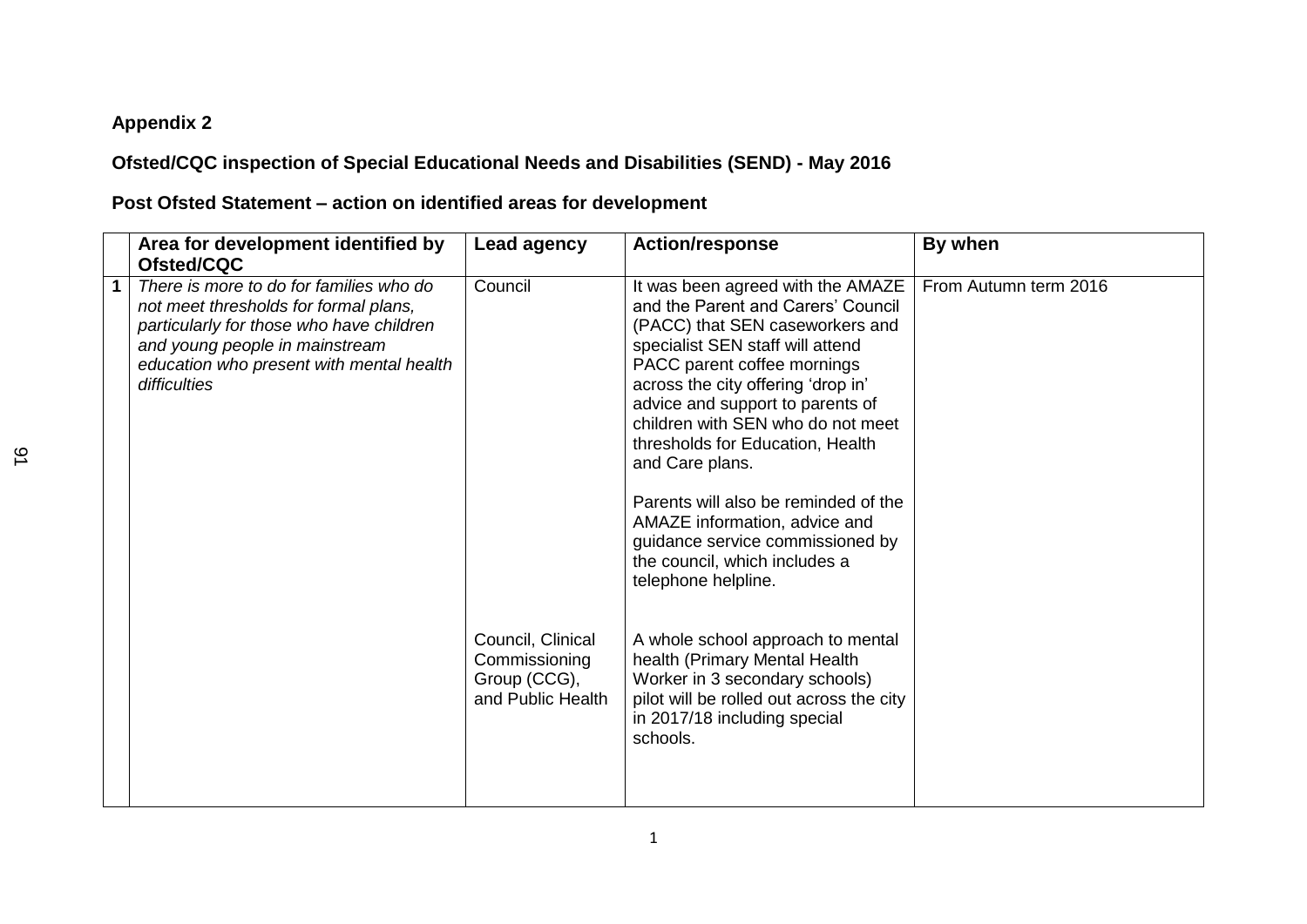|   | Childcare providers and health services<br>are carrying out the health development<br>checks for two-and-a-half-year-olds<br>separately. Some progress is being made<br>to share assessments. However, the<br>plans in B & H to implement integrated<br>checks for two-and-a-half-year-olds could<br>be accelerated                                                                           | Council, Sussex<br>Community<br><b>Foundation Trust</b><br>(SCFT) and Public<br>Health | The LA will continue to improve<br>information sharing between health<br>visitors and nurseries and develop<br>integrated checks for Universal<br>Partnership Plus children attending<br>children's centre nurseries.<br>Public Health will address this area<br>within the imminent re-<br>commissioning of the health visiting<br>service. The new service is planned<br>to begin in April 2017.                | April 2017    |
|---|-----------------------------------------------------------------------------------------------------------------------------------------------------------------------------------------------------------------------------------------------------------------------------------------------------------------------------------------------------------------------------------------------|----------------------------------------------------------------------------------------|-------------------------------------------------------------------------------------------------------------------------------------------------------------------------------------------------------------------------------------------------------------------------------------------------------------------------------------------------------------------------------------------------------------------|---------------|
| 3 | Leaders in the local area have rightly<br>recognised that some children on the<br>autistic spectrum are not always identified<br>during their primary education, because of<br>successful inclusive practice. Some of<br>these children struggle to make<br>successful transition to secondary<br>education. Assessment and diagnosis<br>through CAMHS for these children is then<br>too slow | Council, CCG                                                                           | The CCG has added some<br>additional psychology resource to<br>the autistic spectrum condition<br>(ASC) pathway to address access<br>and waiting times for assessment<br>and diagnosis. A review of the ASC<br>pathway is taking place 2016/17<br>with recommendations available<br>early 2017. Any changes or<br>developments will need to involve<br>the LA and include LA and CCG<br>responsibility and remit. | March 2017    |
| 4 | Parents have not been sufficiently<br>involved in the development of the care<br>pathway for supporting children with<br>Downs Syndrome                                                                                                                                                                                                                                                       | <b>Sussex</b><br>Community<br><b>Foundation Trust</b><br>(SCFT)                        | An update of the health care<br>pathway will be shared with all<br>parents of children with Down<br>Syndrome and a focus group will be<br>arranged.                                                                                                                                                                                                                                                               | November 2016 |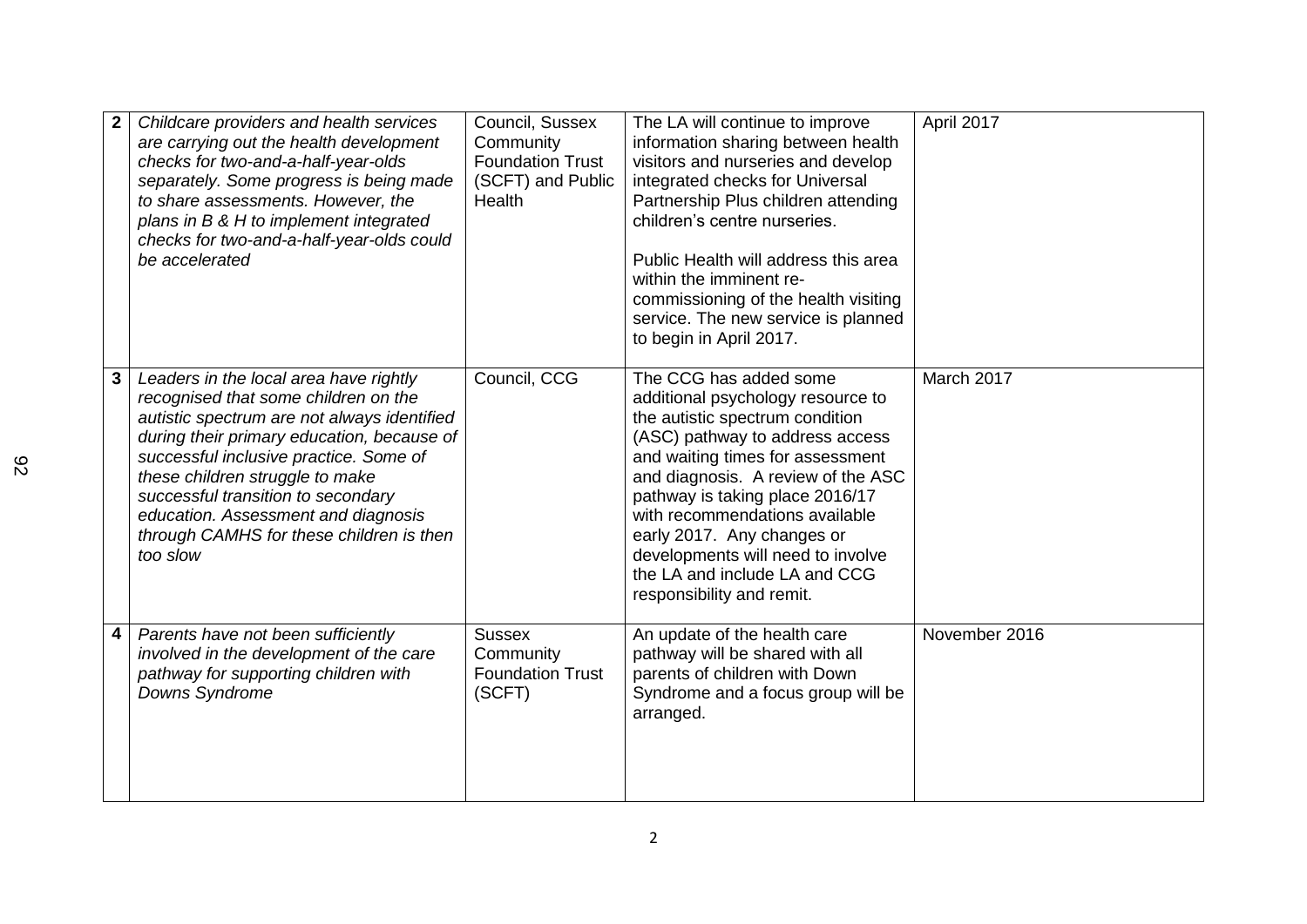| 5 | Local area leaders have rightly identified<br>that the local offer is not easy enough to<br>use. Many parents are not aware of what<br>the local offer is and very few use it to<br>help them. Instead they use the Amaze<br>website, which is much easier to navigate | Council              | This area is already being<br>addressed in the SEND service<br>business plan (item 2.2).<br>The LA is working with AMAZE to<br>make improvements to the local<br>offer and to ensure strong links<br>between and across the LA and<br>AMAZE platforms.                                                                                                          | April 2017 |
|---|------------------------------------------------------------------------------------------------------------------------------------------------------------------------------------------------------------------------------------------------------------------------|----------------------|-----------------------------------------------------------------------------------------------------------------------------------------------------------------------------------------------------------------------------------------------------------------------------------------------------------------------------------------------------------------|------------|
| 6 | Currently those children and young<br>people who are home educated do not<br>benefit from the same proactive school<br>nursing support that is given to their peers<br>accessing formal education                                                                      | <b>Public Health</b> | This area will be addressed as part<br>of the procurement of the Healthy<br>Child Programme. The new service<br>is planned to begin in April 2017.                                                                                                                                                                                                              | April 2017 |
|   | Parents and practitioners have rightly<br>identified the difficulties in sharing<br>information and coordinating care when a<br>child or young person is receiving support<br>from tertiary specialist hospitals                                                       | NHS England,<br>CCG  | This area will be discussed<br>between the relevant health<br>services to improve information<br>sharing and care coordination. The<br>CCG's investment in extra<br>children's community nursing is<br>also expected to support this.                                                                                                                           | April 2017 |
| 8 | Leaders have rightly recognised that there<br>is more to do to secure better outcomes<br>for those white British pupils whose<br>primary needs has been identified as<br>social, emotional and mental health                                                           | Council, CCG         | The LA had already identified this<br>area as part of its self-evaluation to<br>Ofsted in terms of academic<br>outcomes for pupils - this is being<br>addressed via the LA's 'Closing the<br>Gap' Strategy.<br>A whole school approach to mental<br>health (Primary Mental Health<br>Worker in 3 secondary schools)<br>pilot will be rolled out across the city | On-going   |